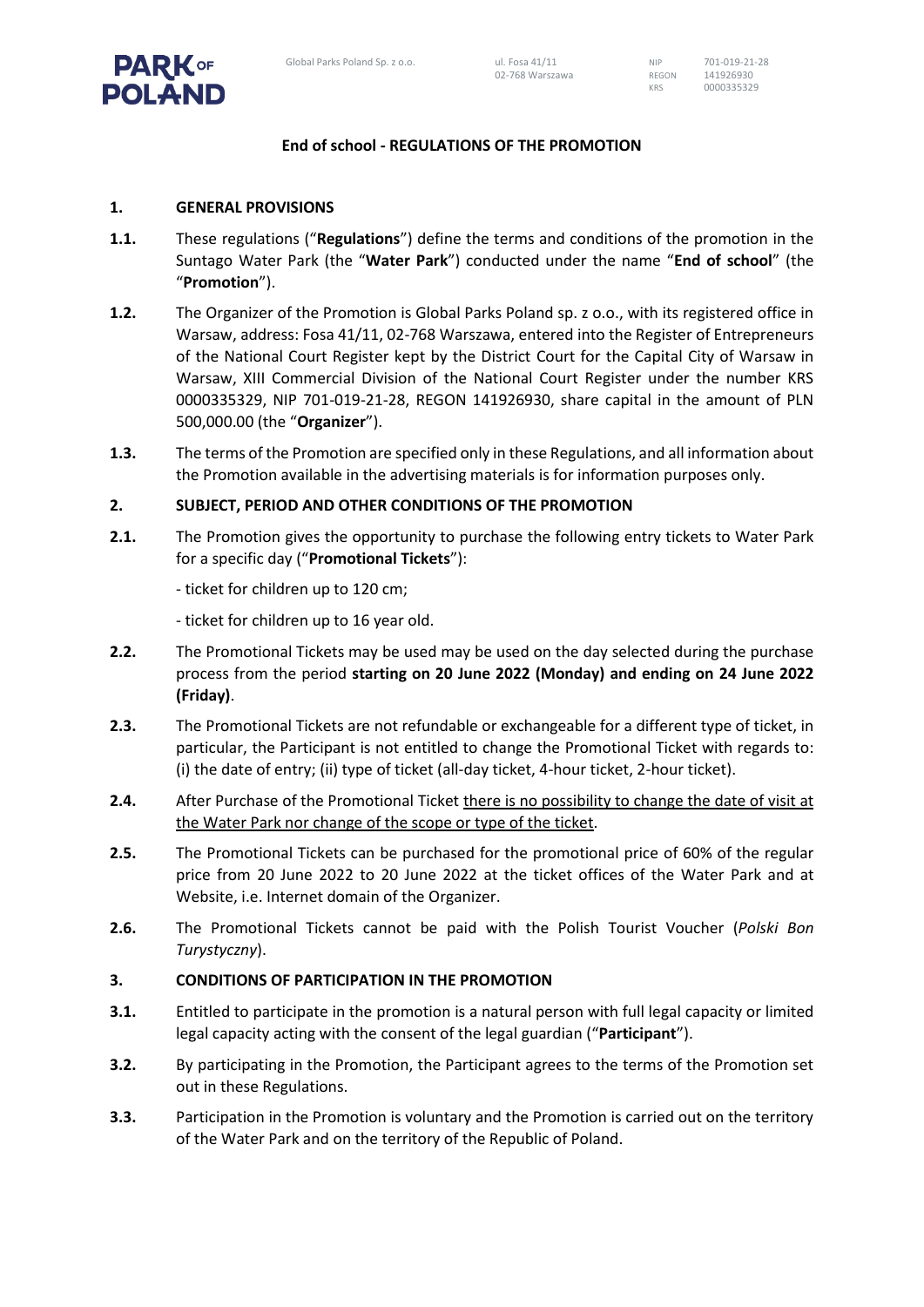**3.4.** Before starting a visit to the Water Park and using the services of the Water Park, the Participant is obliged to read and accept the General Regulations of Suntago Water Park available at the ticket offices of the Water Park and at [www.parkofpoland.com.](http://www.parkofpoland.com/) A person entering the area of the Water Park is obliged to comply with the above regulations during their stay in the Water Park.

## **4. DISCLAIMERS AND EXCLUSIONS**

- **4.1.** The Promotion does not cover the purchase of the tickets by organized groups.
- **4.2.** The Promotional Tickets cannot be resold.
- **4.3.** The Promotional Tickets are not refundable or exchangeable for cash and does not entitle to any benefits in the Water Park other than those specified in these Regulations.
- **4.4.** The Promotion cannot be combined with other offers, discounts and promotions offered by the Organizer.
- **4.5.** The Organizer reserves the right to refuse entry to the Water Park to a person who has breached these Regulations and/or the right to refuse to accept a Promotional ticket that was obtained in breach of these Regulations.

## **5. COMPLAINTS**

- **5.1.** All questions and complaints related to the Promotion should be submitted by e-mail to [kontakt@parkofpoland.com.](mailto:kontakt@parkofpoland.com)
- **5.2.** Complaints regarding the Promotion are accepted during the Promotion period and by 30 July 2022 at the latest. The date of receipt of the message on the server handling incoming mail is decisive.
- **5.3.** The complaint should contain data enabling the identification of the Participant (name, surname, telephone number or e-mail address provided in the application) and the indication of the reasons and grounds for its submission.
- **5.4.** Complaints will be considered within 30 days of their receipt based on the Regulations. The answer will be sent to the e-mail address from which the application was sent. If the Participant needs to supplement the complaint at the request of the Organizer, the period of 30 days runs from the date the complaint is supplemented by the Participant.
- **5.5.** The Organizer's decision on the complaint is final and may not be appealed against, which does not deprive the Participant of the right to pursue claims resulting from applicable law.

### **6. FINAL PROVISIONS**

- **6.1.** These Regulations are available on the website [www.parkofpoland.com](http://www.parkofpoland.com/) and at the ticket offices of the Water Park.
- **6.2.** Each Participant is required to read the content of the Regulations prior to the purchase of the Promotional Ticket and to accept them. If a person does not accept the Regulations, he/she will not be able to take part in the Promotion.
- **6.3.** The Organizer is not liable in connection with the lack knowledge of these Regulations by the holder of the Promotional Ticket.
- **6.4.** The sale of the Promotional Tickets online is carried out in accordance with the Online ticket sales regulations available on the Organizer's website: [www.parkofpoland.com](file:///C:/Users/BartoszGryglewski/AppData/Local/Microsoft/Windows/INetCache/Content.Outlook/FP6IAWRE/www.parkofpoland.com) (the "**Website**"), save as otherwise provided in these Regulations. In particular the provisions of